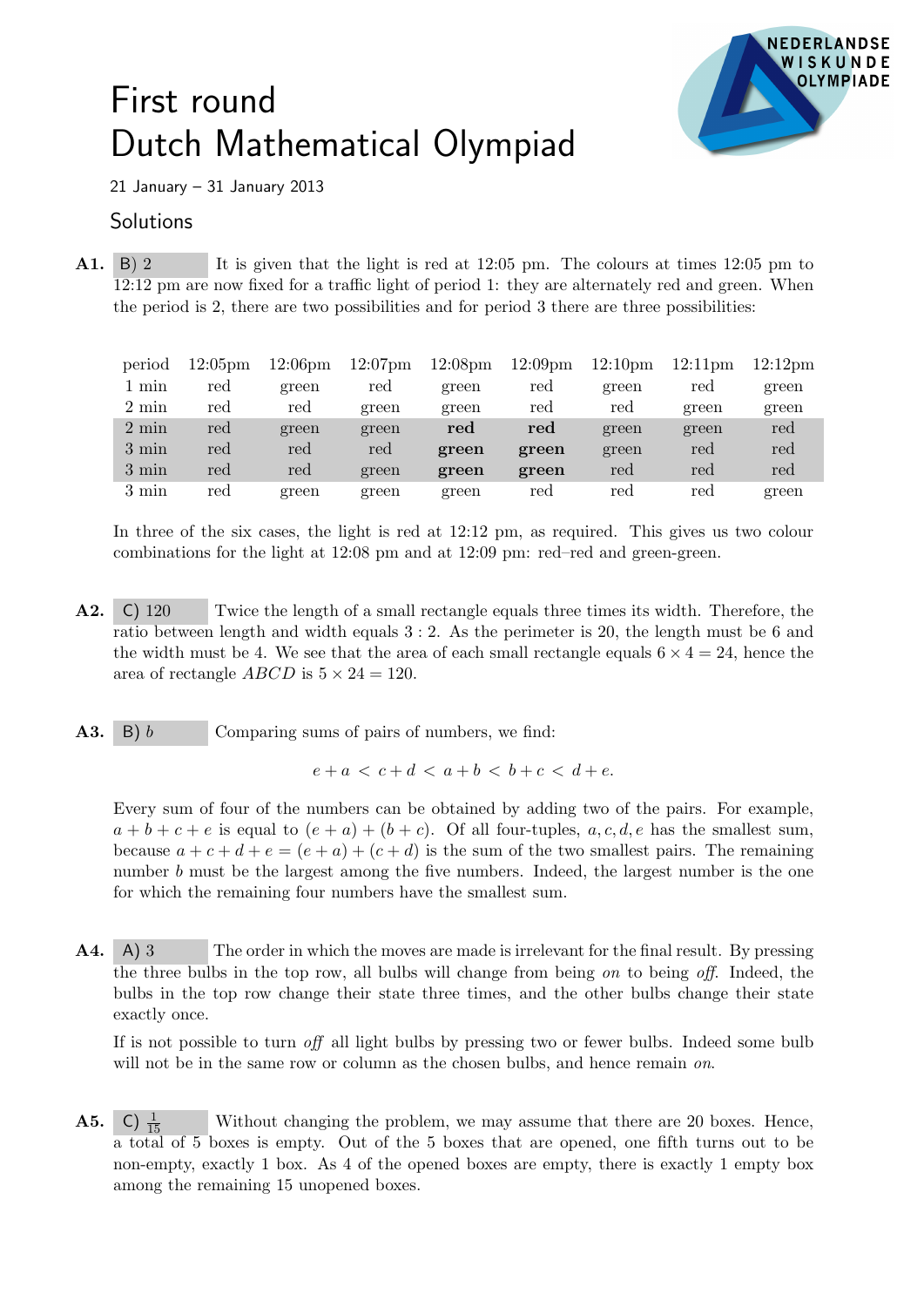**A6.** D) 3 : 2 We divide the hexagon into 6 equal equilateral triangles and divide the triangle into 4 equal equilateral triangles, see the figure. Since the hexagon and the triangle have the same perimeter, the sides of the triangle are twice as long as the hexagon's sides. Therefore, the triangles in both divisions have the same size. It follows that the ratio between the area of the hexagon and the area of the triangle equals 6 : 4, or: 3 : 2.





|  | <b>A7.</b> C) 3125 | We consider the last four digits of the powers of 5: |  |  |  |  |  |
|--|--------------------|------------------------------------------------------|--|--|--|--|--|
|  |                    |                                                      |  |  |  |  |  |

 $5^1$  $\begin{array}{rcl} 0005 & & 5^5 & = & 3125 \\ 0025 & & 5^6 & = & 15625 \\ 0125 & & 5^7 & = & 78125 \end{array}$  $5^2\,$  $= 0025$   $5^6 = 15625$  $5^3$  $= 0125$   $5^7 = 78125$ 5  $0625$   $5^8$  = 39 0625

The last four digits of a power of 5 are already determined by the last four digits of the previous power of 5. For example: the last four digits of  $5 \times 390625$  and  $5 \times 0625$  are both 3125. Because the last four digits of  $5^4$  and  $5^8$  are the same, the last four digits of powers of 5 will repeat every four steps. The last four digits of  $5^{2013}$  will be the same as those of  $5^{2009}$  and those of  $5^{2005}$ , continuing all the way down to the last four digits of  $5^5 = 3125$ . We conclude that 3125 are the last four digits of  $5^{2013}$ .

A8. B) 64 Since every student answered correctly a different number of questions, at least  $\overline{0+1+2+\cdots}+19=190$  correct answers were given in total. Because every question was answered correctly at most three times, there must be at least  $\frac{190}{3} = 63\frac{1}{3}$  questions. That is, there were at least 64 questions.

A situation with 64 questions is indeed possible. Let the number of correct answers given by the twenty students be  $0, 1, \ldots, 19$ . We divide the students into three groups:

- I consists of those students having 0, 1, 2, 3, 4, 17, 18, or 19 correct answers,
- II consists of those students having 5, 6, 7, 14, 15, or 16 correct answers, and
- III consists of those students having 8, 9, 10, 11, 12, or 13 correct answers.

The total number of correct answers in each group is no more than 64. Within each group, we can therefore choose the correctly answered questions to be distinct. That way, no question is answered correctly more than three times.

B1. 244882 We only consider numbers composed of the even digits 2, 4, and 8. If such a number ends with digit 4 or 8, it is a multiple of 20 plus 4 or 8, and hence divisible by 4. If such a number ends with digit 2, it is a multiple of 20 plus 2, and hence not divisible by 4. So we have to choose 2 as the last digit. Sorting the remaining digits in increasing order, we obtain 244882.

**B2.** 
$$
\frac{3}{2}
$$
 Triangles *ADF*, *BDA* en *BAF* are similar (AA). Hence

$$
\frac{b}{a} = \frac{|BA|}{|DA|} = \frac{|AF|}{|DF|} = \frac{|BF|}{|AF|}.
$$

Therefore

$$
\left(\frac{b}{a}\right)^2 = \frac{|AF|}{|DF|} \cdot \frac{|BF|}{|AF|} = \frac{|BF|}{|DF|} = \frac{9}{4}.
$$



We conclude that  $\frac{b}{a} = \frac{3}{2}$  $\frac{3}{2}$ .